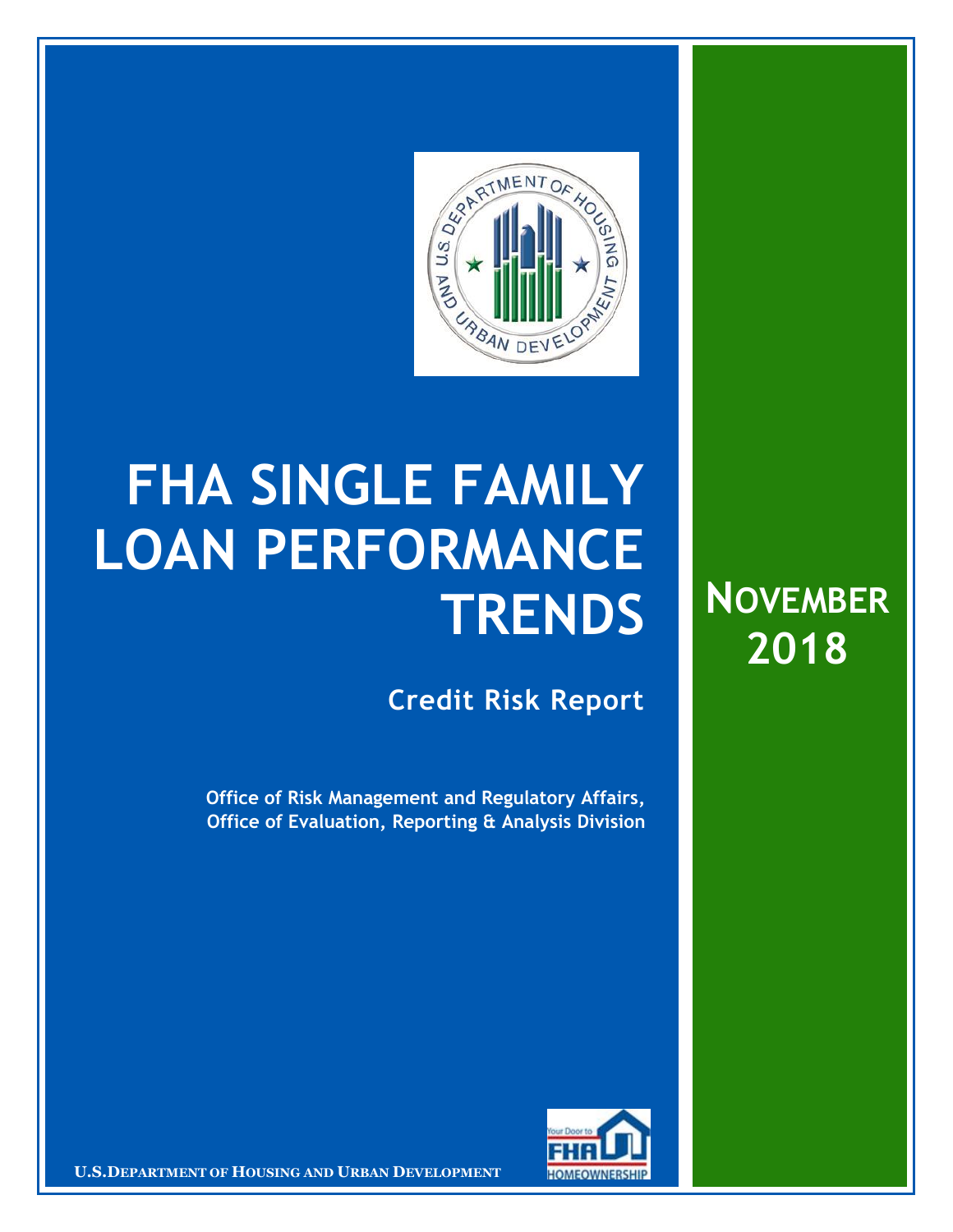## Table of Contents

## Table of Figures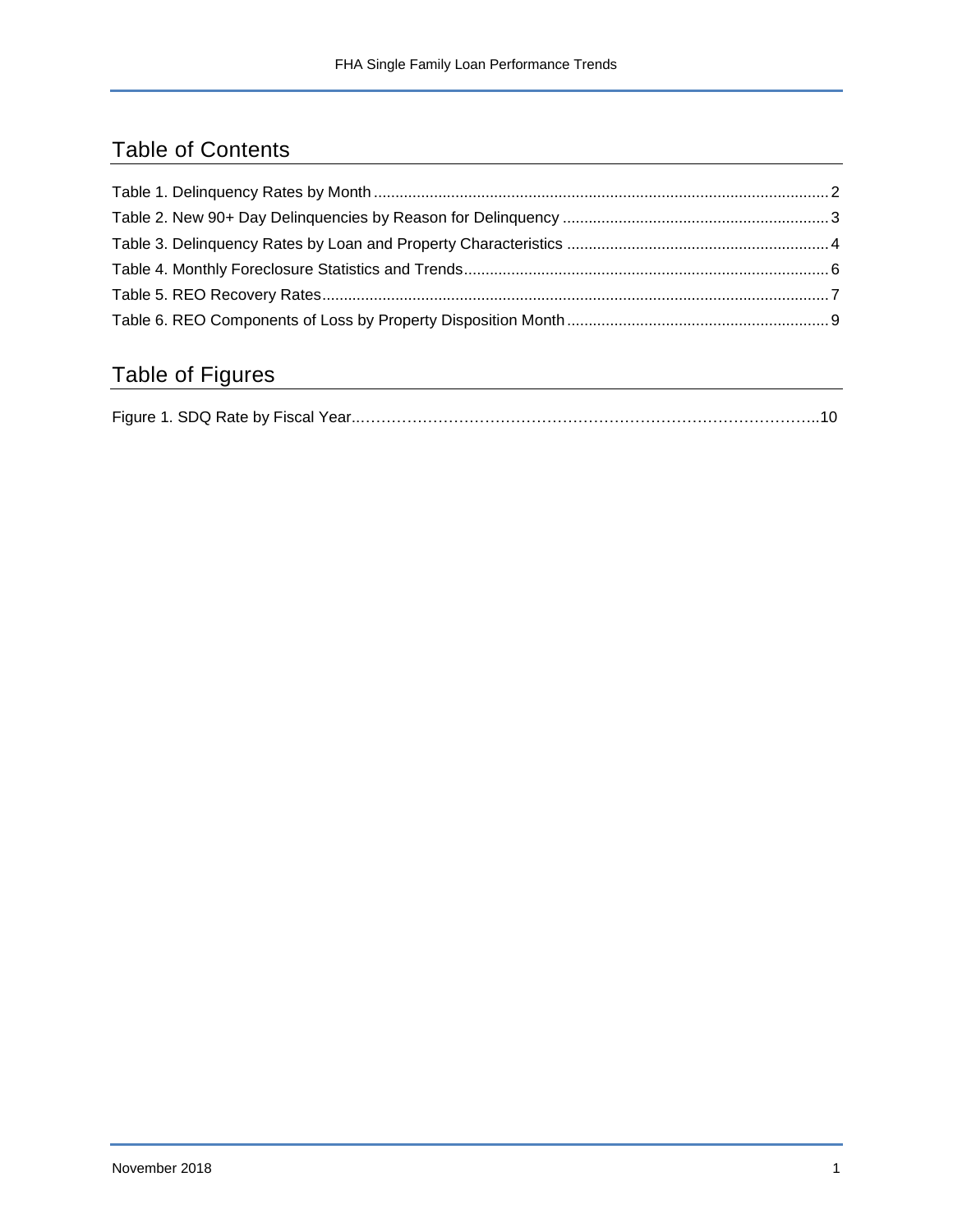<span id="page-2-0"></span>

|                                | Active<br>Insurance in |        | Delinquency Rates <sup>a</sup> (%) |        | Exceptions <sup>b</sup> (%)<br>In | Serious<br>Delinquency |                       |  |  |  |
|--------------------------------|------------------------|--------|------------------------------------|--------|-----------------------------------|------------------------|-----------------------|--|--|--|
| Month                          | Force (EOM)            | 30-day | 60-day                             | 90-day | Foreclosure                       | In<br>Bankruptcy       | Rate <sup>c</sup> (%) |  |  |  |
| <b>Non-Seasonally Adjusted</b> |                        |        |                                    |        |                                   |                        |                       |  |  |  |
| Nov 2017                       | 7,988,634              | 5.22   | 2.22                               | 2.88   | 1.16                              | 0.79                   | 4.83                  |  |  |  |
| Dec                            | 7,989,699              | 5.57   | 1.96                               | 3.23   | 1.17                              | 0.79                   | 5.19                  |  |  |  |
| Jan 2018                       | 8,005,645              | 4.96   | 1.81                               | 3.24   | 1.14                              | 0.80                   | 5.18                  |  |  |  |
| Feb                            | 8,007,772              | 4.84   | 1.66                               | 3.09   | 1.16                              | 0.81                   | 5.06                  |  |  |  |
| Mar                            | 8,007,182              | 4.16   | 1.40                               | 2.68   | 1.15                              | 0.84                   | 4.66                  |  |  |  |
| Apr                            | 8,012,065              | 4.26   | 1.37                               | 2.56   | 1.13                              | 0.85                   | 4.54                  |  |  |  |
| May                            | 8,015,714              | 4.27   | 1.37                               | 2.40   | 1.11                              | 0.83                   | 4.35                  |  |  |  |
| Jun                            | 8,024,523              | 4.87   | 1.47                               | 2.35   | 1.09                              | 0.84                   | 4.28                  |  |  |  |
| Juld                           | 8,031,487              | 4.59   | 1.48                               | 2.22   | 1.02                              | 0.83                   | 4.08                  |  |  |  |
| Aug                            | 8,037,609              | 4.67   | 1.51                               | 2.19   | 1.06                              | 0.86                   | 4.11                  |  |  |  |
| Sep                            | 8,048,639              | 5.51   | 1.66                               | 2.22   | 1.04                              | 0.86                   | 4.11                  |  |  |  |
| Oct                            | 8,062,967              | 5.06   | 1.64                               | 2.17   | 1.01                              | 0.88                   | 4.06                  |  |  |  |
| Nov                            | 8,077,125              | 5.02   | 1.63                               | 2.20   | 1.00                              | 0.86                   | 4.06                  |  |  |  |
|                                |                        |        | <b>Seasonally Adjusted</b>         |        |                                   |                        |                       |  |  |  |
| Nov 2017                       | 7,988,634              | 4.76   | 2.00                               | 2.76   | 1.17                              | 0.78                   | 4.71                  |  |  |  |
| Dec                            | 7,989,699              | 5.06   | 1.71                               | 3.03   | 1.16                              | 0.79                   | 4.98                  |  |  |  |
| Jan 2018                       | 8,005,645              | 4.75   | 1.64                               | 3.02   | 1.13                              | 0.80                   | 4.95                  |  |  |  |
| Feb                            | 8,007,772              | 5.00   | 1.69                               | 3.00   | 1.13                              | 0.81                   | 4.95                  |  |  |  |
| Mar                            | 8,007,182              | 4.82   | 1.62                               | 2.76   | 1.12                              | 0.85                   | 4.73                  |  |  |  |
| Apr                            | 8,012,065              | 4.63   | 1.57                               | 2.67   | 1.12                              | 0.85                   | 4.65                  |  |  |  |
| May                            | 8,015,714              | 4.44   | 1.50                               | 2.48   | 1.13                              | 0.84                   | 4.45                  |  |  |  |
| Jun                            | 8,024,523              | 4.88   | 1.53                               | 2.44   | 1.09                              | 0.83                   | 4.36                  |  |  |  |
| Juld                           | 8,031,487              | 4.70   | 1.51                               | 2.37   | 1.03                              | 0.83                   | 4.24                  |  |  |  |
| Aug                            | 8,037,609              | 4.55   | 1.47                               | 2.28   | 1.06                              | 0.86                   | 4.20                  |  |  |  |
| Sep                            | 8,048,639              | 5.27   | 1.57                               | 2.23   | 1.07                              | 0.86                   | 4.16                  |  |  |  |
| Oct                            | 8,062,967              | 4.76   | 1.52                               | 2.14   | 1.04                              | 0.88                   | 4.06                  |  |  |  |
| Nov                            | 8,077,125              | 4.57   | 1.45                               | 2.05   | 1.02                              | 0.86                   | 3.94                  |  |  |  |

| <b>Table 1. Delinquency Rates by Month</b> |
|--------------------------------------------|
|--------------------------------------------|

EOM = end of month.

a The 90-day category includes all loans that are at least 3 months delinquent excluding those loans in foreclosure or bankruptcy processing. Included in the delinquency counts are loans under active consideration for loss mitigation foreclosure avoidance.

 $b$  Exceptions are counted separately from delinquencies, regardless of the length of the delinquency period. <sup>c</sup> Serious delinquency rates are the sum of 90-day delinquencies plus in-foreclosures and in-bankruptcies.

<sup>d</sup> Due to late reporting by a large servicer, the delinquency rates for July 2018 are likely understated. The August 2018 delinquency reporting rates accurately reflect the status of the portfolio.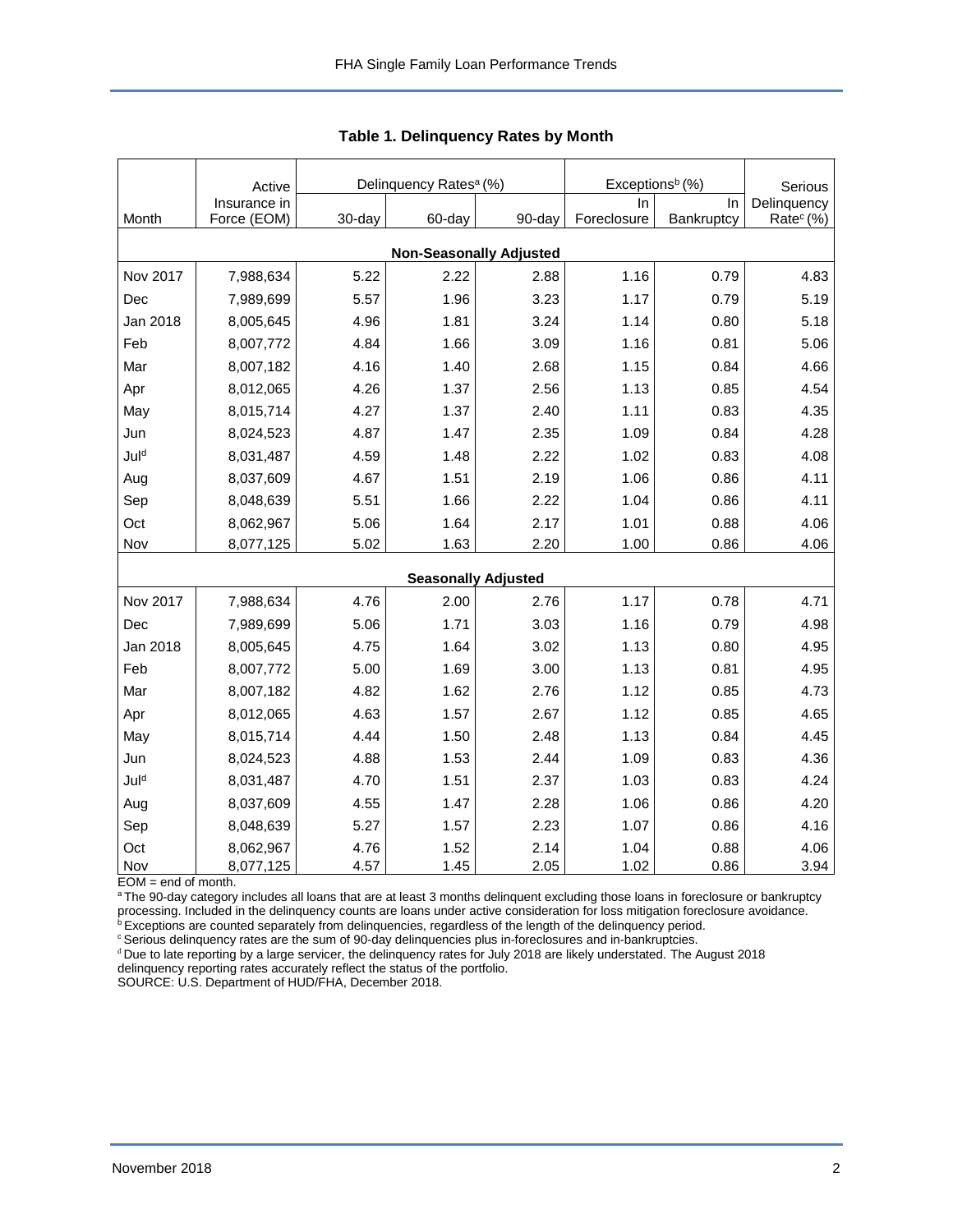|                                   |                              |                        | Share by Reason for Delinquency (%) |                          |                                     |                                |               |                    |  |  |  |
|-----------------------------------|------------------------------|------------------------|-------------------------------------|--------------------------|-------------------------------------|--------------------------------|---------------|--------------------|--|--|--|
|                                   |                              |                        |                                     |                          | Death or<br>Illness of<br>Principal |                                |               |                    |  |  |  |
| <b>Fiscal Year</b><br>and Quarter | New 90+ Day<br>Delinquencies | Reduction<br>of Income | Unemployed                          | Excessive<br>Obligations | Borrower<br>or Family               | Marital<br><b>Difficulties</b> | No<br>Contact | Other <sup>a</sup> |  |  |  |
| 2012 Q1                           | 158,091                      | 36.54                  | 9.45                                | 19.15                    | 11.09                               | 4.50                           | 9.27          | 10.01              |  |  |  |
| 2012 Q2                           | 114,762                      | 37.13                  | 9.99                                | 17.61                    | 11.35                               | 4.75                           | 8.58          | 10.59              |  |  |  |
| 2012 Q3                           | 101,467                      | 36.78                  | 9.70                                | 17.55                    | 11.69                               | 4.97                           | 8.37          | 10.93              |  |  |  |
| 2012 Q4                           | 125,200                      | 36.79                  | 9.49                                | 18.06                    | 11.85                               | 4.65                           | 8.15          | 11.00              |  |  |  |
| 2013 Q1                           | 124,359                      | 36.22                  | 8.98                                | 18.44                    | 12.01                               | 4.65                           | 8.21          | 11.50              |  |  |  |
| 2013 Q2                           | 104,165                      | 35.81                  | 8.79                                | 17.99                    | 12.24                               | 4.51                           | 8.21          | 12.44              |  |  |  |
| 2013 Q3                           | 86,810                       | 35.94                  | 8.27                                | 18.10                    | 12.36                               | 4.60                           | 8.49          | 12.24              |  |  |  |
| 2013 Q4                           | 105,090                      | 36.32                  | 8.29                                | 19.05                    | 12.38                               | 4.58                           | 8.74          | 10.64              |  |  |  |
| 2014 Q1                           | 112,099                      | 35.32                  | 7.93                                | 20.45                    | 12.16                               | 4.46                           | 9.21          | 10.47              |  |  |  |
| 2014 Q2                           | 93,183                       | 34.73                  | 8.04                                | 19.66                    | 11.79                               | 4.31                           | 10.69         | 10.78              |  |  |  |
| 2014 Q3                           | 80,881                       | 33.28                  | 7.89                                | 19.90                    | 12.27                               | 4.35                           | 11.29         | 11.02              |  |  |  |
| 2014 Q4                           | 101,850                      | 32.52                  | 7.51                                | 20.89                    | 12.61                               | 4.42                           | 11.42         | 10.63              |  |  |  |
| 2015 Q1                           | 106,665                      | 31.75                  | 6.97                                | 21.91                    | 12.71                               | 4.24                           | 11.68         | 10.74              |  |  |  |
| 2015 Q2                           | 82,866                       | 32.23                  | 7.12                                | 21.61                    | 12.55                               | 4.18                           | 11.45         | 10.86              |  |  |  |
| 2015 Q3                           | 71,869                       | 30.85                  | 6.64                                | 21.30                    | 12.68                               | 4.24                           | 13.10         | 11.19              |  |  |  |
| 2015 Q4                           | 88,263                       | 30.55                  | 6.61                                | 22.18                    | 12.73                               | 4.00                           | 12.15         | 11.79              |  |  |  |
| 2016 Q1                           | 92,607                       | 30.65                  | 6.40                                | 22.59                    | 12.98                               | 4.05                           | 11.28         | 12.04              |  |  |  |
| 2016 Q2                           | 78,978                       | 30.21                  | 6.70                                | 22.80                    | 12.84                               | 3.92                           | 11.82         | 11.71              |  |  |  |
| 2016 Q3                           | 66,500                       | 30.84                  | 6.78                                | 23.16                    | 13.36                               | 4.17                           | 10.58         | 11.10              |  |  |  |
| 2016 Q4                           | 85,289                       | 31.73                  | 7.07                                | 23.91                    | 13.13                               | 4.02                           | 9.52          | 10.63              |  |  |  |
| 2017 Q1                           | 94,958                       | 31.30                  | 6.79                                | 24.42                    | 13.13                               | 3.78                           | 9.14          | 11.44              |  |  |  |
| 2017 Q2                           | 75,376                       | 31.41                  | 6.96                                | 24.38                    | 13.24                               | 3.85                           | 9.73          | 10.43              |  |  |  |
| 2017 Q3                           | 65,531                       | 30.44                  | 6.96                                | 24.59                    | 13.82                               | 3.92                           | 9.70          | 10.57              |  |  |  |
| 2017 Q4                           | 87,286                       | 30.86                  | 7.09                                | 24.99                    | 13.00                               | 3.72                           | 9.10          | 11.23              |  |  |  |
| 2018 Q1                           | 157,585                      | 23.42                  | 4.79                                | 22.59                    | 8.52                                | 2.35                           | 7.38          | 30.95              |  |  |  |
| 2018 Q2                           | 88,660                       | 27.72                  | 6.67                                | 24.58                    | 11.75                               | 3.17                           | 9.01          | 17.10              |  |  |  |
| 2018 Q3                           | 64,397                       | 28.68                  | 7.63                                | 25.37                    | 12.98                               | 3.76                           | 9.43          | 12.15              |  |  |  |
| 2018 Q4                           | 84,222                       | 27.88                  | 7.70                                | 25.58                    | 13.20                               | 3.55                           | 10.31         | 11.78              |  |  |  |
| 2019 Q1 Oct                       | 29,814                       | 25.97                  | 7.56                                | 25.55                    | 12.53                               | 2.99                           | 12.46         | 12.94              |  |  |  |
| 2019 Q1 Nov                       | 30,229                       | 23.11                  | 6.76                                | 24.09                    | 11.18                               | 2.93                           | 16.15         | 15.79              |  |  |  |

<span id="page-3-0"></span>**Table 2. New 90+ Day Delinquencies by Reason for Delinquency**

a Includes abandonment of property, distant employment transfer, neighborhood problems, property problems, inability to sell or rent property, military service, business failure, casualty loss, energy-environment cost, servicing problems, payment adjustment, payment dispute, and transfer of ownership pending fraud and incarceration.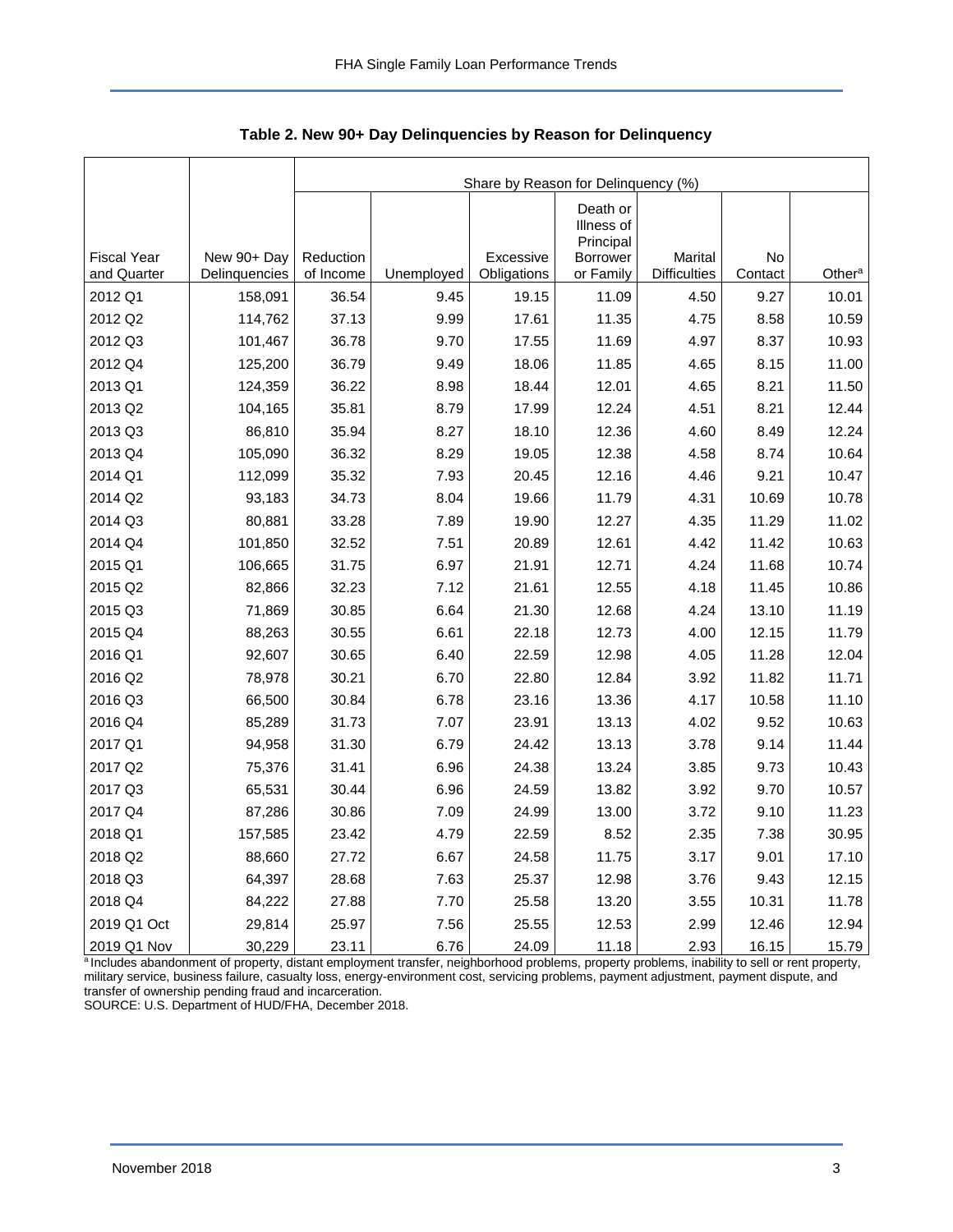<span id="page-4-0"></span>

|                           |                     |                  |        |        |         | Rates of Active Loan Counts (%) |            |                        |
|---------------------------|---------------------|------------------|--------|--------|---------|---------------------------------|------------|------------------------|
|                           | <b>IIF</b>          | All Past         |        |        |         | In                              | In         | Serious<br>Delinquency |
|                           | Shares <sup>a</sup> | Due <sup>b</sup> | 30-Day | 60-Day | 90+ Day | Foreclosure                     | Bankruptcy | Rate <sup>c</sup>      |
| <b>Loan Purpose</b>       |                     |                  |        |        |         |                                 |            |                        |
| All Active Loans          | 8,077,125           | 10.72            | 5.02   | 1.63   | 2.20    | 1.00                            | 0.86       | 4.06                   |
| Purchase                  | 69.00               | 11.62            | 5.47   | 1.83   | 2.44    | 1.00                            | 0.88       | 4.32                   |
| Refinance                 | 31.00               | 8.70             | 4.02   | 1.19   | 1.67    | 1.01                            | 0.81       | 3.49                   |
| Refinance                 |                     |                  |        |        |         |                                 |            |                        |
| Refinance Loans           | 2,504,067           | 8.70             | 4.02   | 1.19   | 1.67    | 1.01                            | 0.81       | 3.49                   |
| Conventional              | 35.29               | 9.75             | 4.39   | 1.29   | 1.89    | 1.28                            | 0.91       | 4.07                   |
| No Cash Out               | 21.34               | 9.76             | 4.38   | 1.30   | 1.87    | 1.28                            | 0.93       | 4.08                   |
| Cash Out                  | 13.94               | 9.74             | 4.39   | 1.28   | 1.92    | 1.27                            | 0.87       | 4.07                   |
| <b>FHA</b>                | 12.75               | 6.74             | 3.42   | 0.92   | 1.24    | 0.59                            | 0.58       | 2.41                   |
| No Cash Out               | 6.47                | 7.09             | 3.49   | 0.96   | 1.32    | 0.67                            | 0.66       | 2.64                   |
| Cash Out                  | 6.28                | 6.38             | 3.35   | 0.88   | 1.15    | 0.50                            | 0.50       | 2.16                   |
| Streamline                | 51.96               | 8.46             | 3.91   | 1.18   | 1.63    | 0.94                            | 0.80       | 3.36                   |
| Credit Score Ranged       |                     |                  |        |        |         |                                 |            |                        |
| Loans with Credit Scores  | 6,355,236           | 10.43            | 4.93   | 1.60   | 2.15    | 0.94                            | 0.81       | 3.90                   |
| < 500                     | 0.10                | 35.50            | 12.41  | 5.19   | 8.20    | 5.20                            | 4.51       | 17.91                  |
| 500-579                   | 1.90                | 29.56            | 11.86  | 4.46   | 6.53    | 3.51                            | 3.20       | 13.24                  |
| 580-619                   | 7.61                | 20.89            | 9.39   | 3.27   | 4.50    | 1.99                            | 1.73       | 8.23                   |
| 620-659                   | 30.89               | 15.10            | 7.18   | 2.38   | 3.16    | 1.22                            | 1.17       | 5.55                   |
| 660-719                   | 39.50               | 7.49             | 3.71   | 1.11   | 1.48    | 0.67                            | 0.53       | 2.67                   |
| 720-850                   | 20.00               | 3.08             | 1.50   | 0.41   | 0.60    | 0.36                            | 0.20       | 1.16                   |
| <b>Fiscal Year Cohort</b> |                     |                  |        |        |         |                                 |            |                        |
| All Cohorts               | 8,077,125           | 10.72            | 5.02   | 1.63   | 2.20    | 1.00                            | 0.86       | 4.06                   |
| 2007                      | 1.00                | 25.74            | 9.93   | 3.65   | 5.82    | 3.58                            | 2.76       | 12.16                  |
| 2008                      | 2.36                | 25.81            | 10.09  | 3.61   | 5.60    | 3.88                            | 2.64       | 12.11                  |
| 2009                      | 5.14                | 17.18            | 7.21   | 2.47   | 3.45    | 2.37                            | 1.69       | 7.51                   |
| 2010                      | 6.59                | 12.66            | 5.72   | 1.81   | 2.46    | 1.49                            | 1.19       | 5.14                   |
| 2011                      | 5.32                | 10.66            | 4.89   | 1.54   | 2.13    | 1.10                            | 0.99       | 4.22                   |
| 2012                      | 6.55                | 8.96             | 4.11   | 1.33   | 1.83    | 0.82                            | 0.87       | 3.52                   |
| 2013                      | 9.11                | 7.60             | 3.53   | 1.09   | 1.54    | 0.69                            | 0.76       | 2.98                   |
| 2014                      | 4.42                | 12.56            | 5.62   | 1.87   | 2.65    | 1.22                            | 1.20       | 5.07                   |
| 2015                      | 8.37                | 10.61            | 4.87   | 1.67   | 2.30    | 0.88                            | 0.89       | 4.07                   |
| 2016                      | 12.03               | 9.45             | 4.63   | 1.46   | 2.08    | 0.67                            | 0.61       | 3.36                   |
| 2017                      | 13.76               | 8.23             | 4.27   | 1.32   | 1.85    | 0.45                            | 0.34       | 2.64                   |
| 2018                      | 12.30               | 4.92             | 3.26   | 0.84   | 0.65    | 0.11                            | 0.07       | 0.82                   |
| 2019                      | 1.99                | 0.58             | 0.56   | 0.03   | 0.00    | 0.00                            | 0.00       | 0.00                   |

#### **Table 3. Delinquency Rates by Loan and Property Characteristics**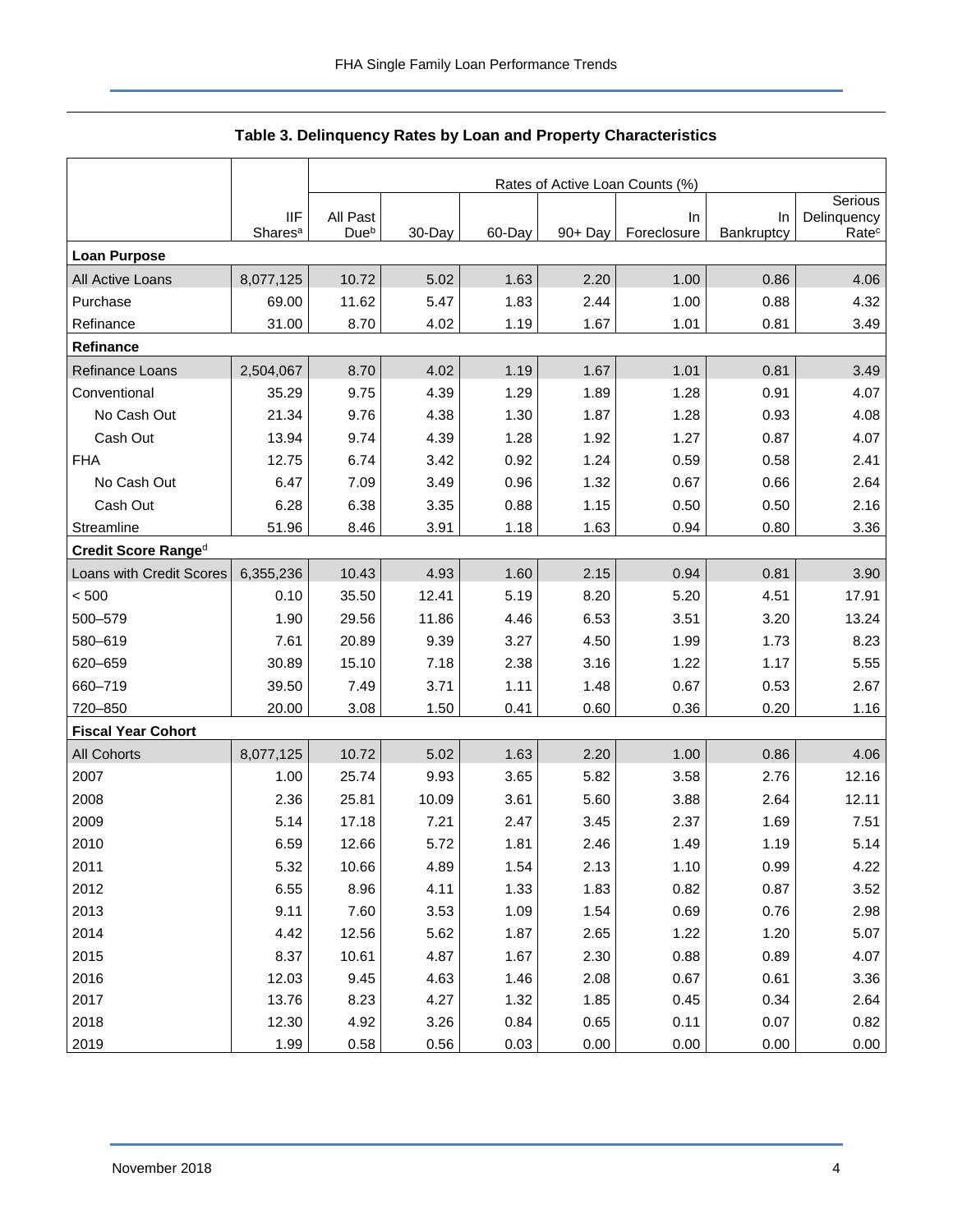|                                           |                     | Rates of Active Loan Counts (%) |        |        |         |             |            |                   |
|-------------------------------------------|---------------------|---------------------------------|--------|--------|---------|-------------|------------|-------------------|
|                                           |                     |                                 |        |        |         |             |            | Serious           |
|                                           | <b>IIF</b>          | All Past                        |        |        |         | In.         | In         | Delinquency       |
|                                           | Shares <sup>a</sup> | Due <sup>b</sup>                | 30-Day | 60-Day | 90+ Day | Foreclosure | Bankruptcy | Rate <sup>c</sup> |
| Loan Amount at Origination (\$ thousands) |                     |                                 |        |        |         |             |            |                   |
| All Loan Amounts                          | 8,077,125           | 10.72                           | 5.02   | 1.63   | 2.20    | 1.00        | 0.86       | 4.06              |
| < 50                                      | 2.82                | 13.11                           | 6.10   | 1.98   | 2.41    | 1.69        | 0.94       | 5.03              |
| $50 - 99$                                 | 22.03               | 12.39                           | 5.73   | 1.91   | 2.42    | 1.28        | 1.05       | 4.75              |
| 100-149                                   | 27.41               | 11.25                           | 5.26   | 1.72   | 2.28    | 0.98        | 1.00       | 4.26              |
| 150-199                                   | 20.20               | 10.14                           | 4.85   | 1.55   | 2.10    | 0.85        | 0.80       | 3.74              |
| 200-249                                   | 12.21               | 9.23                            | 4.38   | 1.39   | 2.00    | 0.80        | 0.67       | 3.46              |
| 250-399                                   | 12.70               | 9.11                            | 4.26   | 1.36   | 2.03    | 0.87        | 0.59       | 3.48              |
| 400-499                                   | 1.62                | 8.11                            | 3.65   | 1.16   | 1.91    | 0.91        | 0.47       | 3.29              |
| >499                                      | 1.02                | 7.20                            | 3.09   | 0.95   | 1.84    | 0.95        | 0.37       | 3.16              |
| <b>Property Type</b>                      |                     |                                 |        |        |         |             |            |                   |
| All Property Types                        | 8,077,125           | 10.72                           | 5.02   | 1.63   | 2.20    | 1.00        | 0.86       | 4.06              |
| Detached                                  | 86.53               | 10.76                           | 5.09   | 1.65   | 2.20    | 0.95        | 0.87       | 4.01              |
| Manufactured Housing                      | 3.24                | 12.45                           | 5.59   | 1.78   | 2.43    | 1.63        | 1.02       | 5.08              |
| 2-4 Units                                 | 2.11                | 9.71                            | 3.83   | 1.23   | 2.04    | 2.00        | 0.61       | 4.65              |
| Condo                                     | 3.05                | 8.03                            | 3.43   | 1.08   | 1.88    | 0.99        | 0.64       | 3.51              |
| Townhouse                                 | 5.07                | 10.92                           | 4.93   | 1.66   | 2.37    | 1.17        | 0.79       | 4.33              |
| <b>Purchase Loan Type</b>                 |                     |                                 |        |        |         |             |            |                   |
| All Purchase Loans                        | 5,572,563           | 11.62                           | 5.47   | 1.83   | 2.44    | 1.00        | 0.88       | 4.32              |
| Repeat                                    | 17.55               | 9.30                            | 4.56   | 1.40   | 1.83    | 0.80        | 0.71       | 3.34              |
| First-time                                | 82.45               | 12.12                           | 5.67   | 1.92   | 2.56    | 1.04        | 0.92       | 4.52              |
| Down Payment Assistance (DPA) Type        |                     |                                 |        |        |         |             |            |                   |
| All Sources of Funds                      | 8,077,125           | 10.72                           | 5.02   | 1.63   | 2.20    | 1.00        | 0.86       | 4.06              |
| Government                                | 6.83                | 12.50                           | 5.63   | 2.01   | 2.83    | 1.00        | 1.02       | 4.86              |
| Relative                                  | 16.05               | 13.19                           | 6.35   | 2.13   | 2.77    | 1.04        | 0.90       | 4.71              |
| Other                                     | 2.13                | 19.00                           | 8.21   | 3.03   | 4.06    | 1.75        | 1.95       | 7.76              |
| Seller Funded                             | 0.59                | 29.95                           | 11.38  | 4.48   | 6.75    | 3.75        | 3.59       | 14.09             |
| No DPA                                    | 74.40               | 9.63                            | 4.54   | 1.43   | 1.93    | 0.95        | 0.78       | 3.66              |

#### **Table 3. Delinquency Rates by Loan and Property Characteristics**

 $IIF =$  insurance in force.

a For each subpanel, the loan shares sum to 100%. However, in some of the subpanels, the total loans in the analysis do not sum to 100% of IIF. For example, the IIF shares for refinance loans sum to 100% of refinance loans. Streamline refinance loans are not included in the Credit Score Range analysis; the IIF shares in that panel, add to 100% of fully-underwritten loans.

**b** Includes all loans 30 or more days past due, including those in bankruptcy or foreclosure.

<sup>c</sup> Includes all loans 90 days past due plus all in-bankruptcy and in-foreclosure cases.

<sup>d</sup> Credit score reporting began in May 2004 but was not mandatory until July 2008. Streamline Refinance loans do not require credit score reporting. SOURCE: U.S. Department of HUD/FHA, December 2018.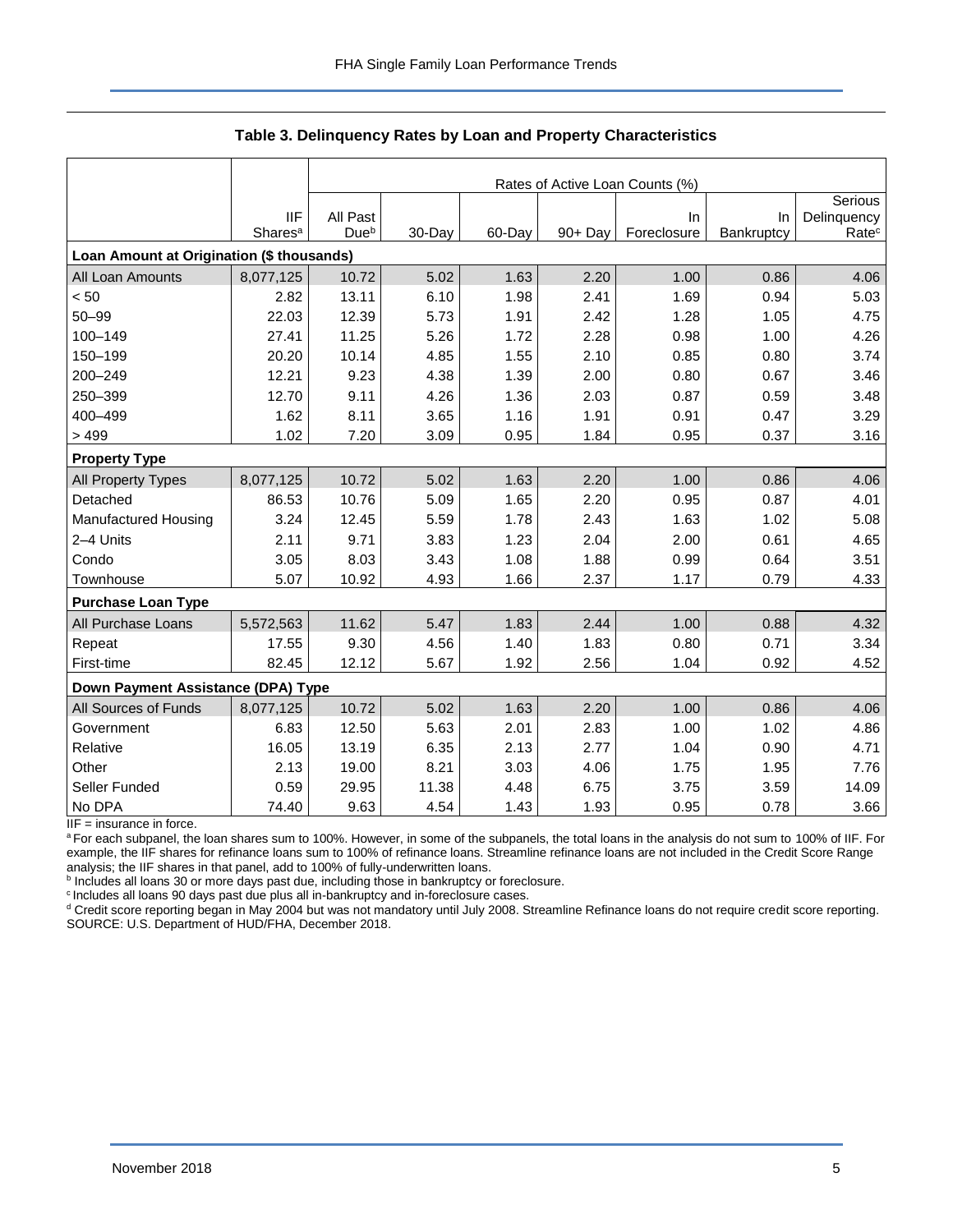<span id="page-6-0"></span>

|              |              |                        |                         |                                     |                | Foreclosure                       | Annualized                    |
|--------------|--------------|------------------------|-------------------------|-------------------------------------|----------------|-----------------------------------|-------------------------------|
| Fiscal       |              | Insurance in           | Foreclosure             | In                                  | Foreclosure    | Starts:                           | Foreclosure                   |
| Year<br>2016 | Month<br>Nov | Force                  | <b>Starts</b><br>10,438 | Foreclosure <sup>a</sup><br>142,850 | Claimsb        | 6-month MA <sup>c</sup><br>10,934 | Rate <sup>d</sup> (%)<br>1.04 |
|              |              | 7,780,970              | 11,856                  | 143,655                             | 6,761          |                                   | 1.09                          |
|              | Dec          | 7,779,458              |                         |                                     | 7,116          | 11,080                            | 1.04                          |
|              | Jan<br>Feb   | 7,797,476<br>7,809,458 | 11,057<br>11,493        | 141,184<br>138,844                  | 6,821<br>8,182 | 11,168<br>11,242                  | 1.25                          |
|              |              |                        |                         | 130,976                             |                |                                   |                               |
|              | Mar          | 7,809,260<br>7,810,381 | 11,797<br>10,122        | 130,574                             | 8,141<br>7,276 | 11,350<br>11,127                  | 1.24<br>1.11                  |
|              | Apr          |                        |                         |                                     |                |                                   | 0.99                          |
|              | May          | 7,813,695              | 8,895                   | 127,396                             | 6,472          | 10,870                            |                               |
|              | Jun          | 7,814,304              | 9,216                   | 126,980                             | 6,647          | 10,430                            | 1.02                          |
|              | Jul          | 7,824,682              | 8,944                   | 124,479                             | 5,401          | 10,078                            | 0.83                          |
|              | Aug          | 7,834,822              | 10,446                  | 121,623                             | 7,416          | 9,903                             | 1.13                          |
|              | Sep          | 7,838,495              | 9,869                   | 117,726                             | 6,329          | 9,582                             | 0.96                          |
| 2017         | Oct          | 7,840,261              | 10,152                  | 115,334                             | 6,505          | 9,587                             | 0.99                          |
|              | Nov          | 7,839,269              | 9,805                   | 114,184                             | 6,004          | 9,739                             | 0.92                          |
|              | Dec          | 7,842,834              | 10,158                  | 114,476                             | 5,757          | 9,896                             | 0.88                          |
|              | Jan          | 7,877,094              | 10,823                  | 116,091                             | 5,533          | 10,209                            | 0.84                          |
|              | Feb          | 7,891,926              | 10,888                  | 115,426                             | 4,975          | 10,283                            | 0.75                          |
|              | Mar          | 7,904,390              | 11,769                  | 116,334                             | 6,346          | 10,599                            | 0.96                          |
|              | Apr          | 7,917,975              | 9,078                   | 114,272                             | 5,517          | 10,420                            | 0.83                          |
|              | May          | 7,934,510              | 9,529                   | 112,065                             | 5,979          | 10,374                            | 0.90                          |
|              | Jun          | 7,950,029              | 8,774                   | 108,659                             | 6,288          | 10,144                            | 0.95                          |
|              | Jul          | 7,962,527              | 8,111                   | 103,214                             | 5,825          | 9,692                             | 0.87                          |
|              | Aug          | 7,973,604              | 9,470                   | 103,849                             | 6,801          | 9,455                             | 1.02                          |
|              | Sep          | 7,982,070              | 8,008                   | 94,991                              | 5,786          | 8,828                             | 0.87                          |
| 2018         | Oct          | 7,986,663              | 8,748                   | 94,024                              | 6,008          | 8,773                             | 0.90                          |
|              | Nov          | 7,988,634              | 8,488                   | 92,840                              | 5,524          | 8,600                             | 0.83                          |
|              | Dec          | 7,989,699              | 8,840                   | 93,243                              | 4,756          | 8,611                             | 0.71                          |
|              | Jan          | 8,005,645              | 9,855                   | 91,530                              | 5,067          | 8,902                             | 0.76                          |
|              | Feb          | 8,007,772              | 9,931                   | 92,811                              | 5,023          | 8,978                             | 0.75                          |
|              | Mar          | 8,007,182              | 10,225                  | 92,141                              | 5,710          | 9,348                             | 0.85                          |
|              | Apr          | 8,012,065              | 9,670                   | 90,625                              | 5,408          | 9,502                             | 0.81                          |
|              | May          | 8,015,714              | 10,250                  | 89,356                              | 5,805          | 9,795                             | 0.87                          |
|              | Jun          | 8,024,523              | 9,088                   | 87,388                              | 5,443          | 9,837                             | 0.81                          |
|              | Jul          | 8,031,487              | 8,354                   | 82,258                              | 4,887          | 9,586                             | 0.73                          |
|              | Aug          | 8,037,609              | 9,778                   | 85,105                              | 5,210          | 9,561                             | 0.78                          |
|              | Sep          | 8,048,639              | 7,896                   | 83,333                              | 4,155          | 9,173                             | 0.62                          |
| 2019         | Oct          | 8,062,967              | 10,478                  | 81,407                              | 5,553          | 9,307                             | 0.82                          |
|              | Nov          | 8,077,125              | 9,805                   | 80,980                              | 4,508          | 9,233                             | 0.67                          |

**Table 4. Monthly Foreclosure Statistics and Trends**

<sup>a</sup> Numbers of loans are in some stage of foreclosure processing at the end of each month.

 $^{\rm b}$  This is the number of claims paid by HUD. These are nearly all for completed foreclosure actions.

<sup>c</sup> The six-month moving average of foreclosure starts is presented here to smooth out variations in actual starts each month.

d An annualized foreclosure rate takes the monthly foreclosure claim rate and transforms that into its annual equivalency. That is, if the same foreclosure claim rate continued for 12 straight months, then the figure is the final annual foreclosure rate result as a percentage of beginning insurance in force.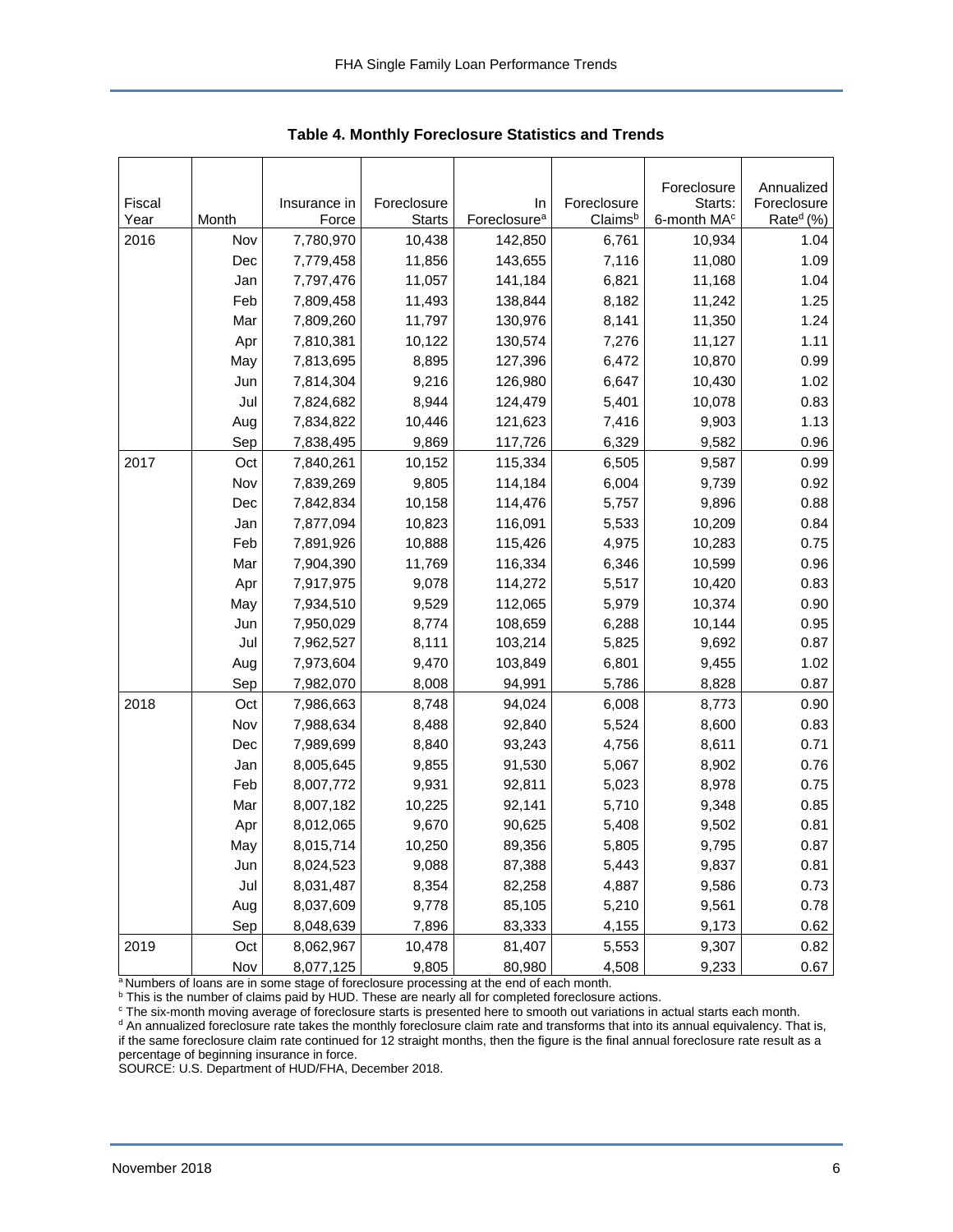<span id="page-7-0"></span>

|                                |                  |          | Recovery Rates <sup>a</sup> (%) |          | Percentage Point Change |                       |  |
|--------------------------------|------------------|----------|---------------------------------|----------|-------------------------|-----------------------|--|
| Disposition State <sup>b</sup> | Dispositions     | Oct 2018 | Sep 2018                        | Oct 2017 | From Previous<br>Month  | From Previous<br>Year |  |
| U.S.                           | 1,495            | 52.7     | 53.7                            | 42.5     | $-1.0$                  | 10.2                  |  |
| IL                             | 100              | 32.3     | 30.6                            | 26.5     | 1.6                     | 5.7                   |  |
| OH                             | 90               | 38.1     | 38.7                            | 28.3     | $-0.6$                  | 9.9                   |  |
| <b>PR</b>                      | 83               | 51.2     | 47.8                            | 44.1     | 3.4                     | 7.1                   |  |
| NJ                             | 82               | 28.7     | 42.8                            | 16.7     | $-14.1$                 | 12.0                  |  |
| PA                             | 78               | 40.7     | 51.4                            | 28.3     | $-10.7$                 | 12.4                  |  |
| TX                             | 73               | 67.3     | 66.0                            | 60.8     | 1.3                     | 6.5                   |  |
| VA                             | 65               | 59.2     | 60.0                            | 55.0     | $-0.8$                  | 4.2                   |  |
| MI                             | 64               | 54.8     | 50.3                            | 29.8     | 4.5                     | 25.0                  |  |
| <b>MD</b>                      | 58               | 49.3     | 46.6                            | 42.6     | 2.7                     | 6.7                   |  |
| <b>CT</b>                      | 53               | 51.3     | 39.8                            | 29.7     | 11.5                    | 21.6                  |  |
| KS                             | 47               | 68.7     | 57.5                            | 51.6     | 11.1                    | 17.0                  |  |
| LA                             | 46               | 51.8     | 45.7                            | 45.4     | 6.1                     | 6.4                   |  |
| OK                             | 46               | 53.2     | 53.7                            | 50.1     | $-0.5$                  | 3.1                   |  |
| <b>MO</b>                      | 45               | 48.7     | 49.1                            | 41.2     | $-0.4$                  | 7.5                   |  |
| <b>MS</b>                      | 41               | 64.8     | 48.5                            | 56.9     | 16.3                    | 7.9                   |  |
| FL.                            | 39               | 70.6     | 81.8                            | 56.7     | $-11.2$                 | 13.9                  |  |
| GA                             | 38               | 66.3     | 78.6                            | 53.8     | $-12.4$                 | 12.5                  |  |
| <b>NC</b>                      | 33               | 70.4     | 68.5                            | 58.9     | 1.9                     | 11.6                  |  |
| <b>TN</b>                      | 33               | 76.2     | 72.5                            | 63.0     | 3.7                     | 13.2                  |  |
| <b>AL</b>                      | 32               | 50.5     | 49.7                            | 44.7     | 0.8                     | 5.8                   |  |
| ${\sf IN}$                     | 32               | 75.8     | 50.1                            | 36.0     | 25.7                    | 39.7                  |  |
| <b>NY</b>                      | 32               | 45.9     | 17.2                            | 15.9     | 28.8                    | 30.0                  |  |
| KY                             | 31               | 34.2     | 41.3                            | 37.0     | $-7.1$                  | $-2.8$                |  |
| SC                             | 29               | 58.7     | 55.7                            | 56.2     | 2.9                     | 2.5                   |  |
| AR                             | 23               | 59.4     | 49.7                            | 43.6     | 9.7                     | 15.8                  |  |
| <b>NM</b>                      | 22               | 68.6     | 60.8                            | 46.8     | 7.8                     | 21.8                  |  |
| WI                             | 22               | 56.7     | 59.4                            | 31.1     | $-2.7$                  | 25.7                  |  |
| MN                             | 18               | 42.1     | 62.4                            | 51.9     | $-20.3$                 | $-9.8$                |  |
| WY                             | 17               | 64.4     | 68.8                            | 55.1     | $-4.4$                  | 9.3                   |  |
| CO                             | 13               | 92.4     | 76.9                            | 78.5     | 15.5                    | 13.9                  |  |
| <b>WA</b>                      | 13               | 72.1     | 97.2                            | 82.4     | $-25.1$                 | $-10.4$               |  |
| AZ                             | 12               | 89.9     | 34.3                            | 48.3     | 55.6                    | 41.6                  |  |
| CA                             | 9                | 74.8     | 77.0                            | 74.1     | $-2.3$                  | $0.6\,$               |  |
| <b>OR</b>                      | $\boldsymbol{9}$ | 88.0     | 76.3                            | 67.4     | 11.7                    | 20.6                  |  |
| WV                             | $\boldsymbol{9}$ | 25.8     | 27.8                            | 14.9     | $-2.0$                  | 10.9                  |  |
| IA                             | $\boldsymbol{7}$ | 30.1     | 69.1                            | 37.0     | $-39.0$                 | $-6.9$                |  |
| AK                             | 6                | 42.0     | 66.0                            | 46.1     | $-24.0$                 | $-4.1$                |  |
| DE                             | 5                | 62.2     | 58.8                            | 41.1     | 3.4                     | 21.0                  |  |

**Table 5. REO Recovery Rates**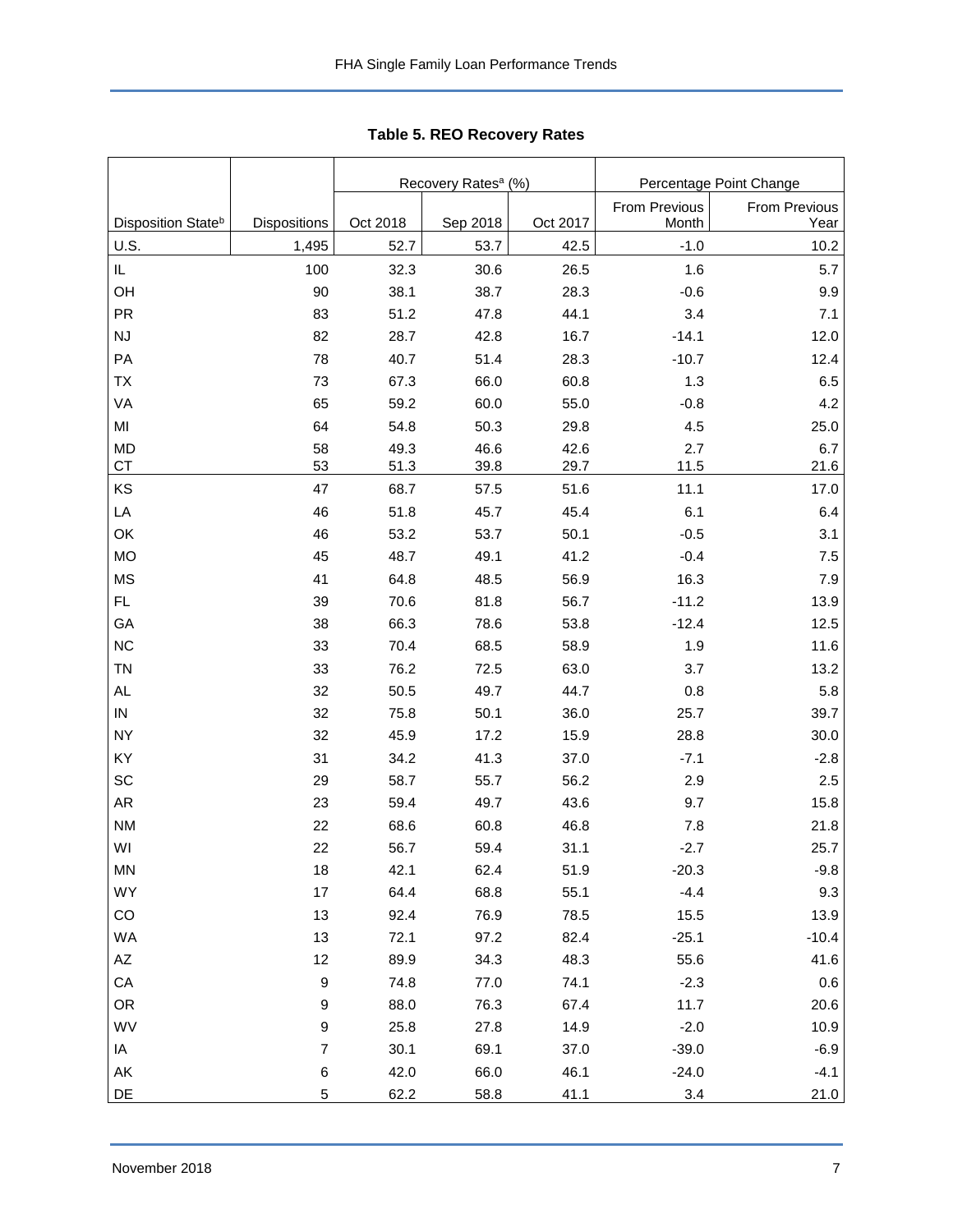|                                |                     |          | Recovery Rates <sup>a</sup> (%) |          | Percentage Point Change |               |  |
|--------------------------------|---------------------|----------|---------------------------------|----------|-------------------------|---------------|--|
|                                |                     |          |                                 |          | From Previous           | From Previous |  |
| Disposition State <sup>b</sup> | <b>Dispositions</b> | Oct 2018 | Sep 2018                        | Oct 2017 | Month                   | Year          |  |
| МA                             | 5                   | 38.5     | 119.5                           | 51.8     | $-81.0$                 | $-13.3$       |  |
| ME                             | 5                   | 43.8     | 9.6                             | 24.2     | 34.2                    | 19.6          |  |
| <b>ND</b>                      | 5                   | 39.4     | 43.2                            | 45.6     | $-3.9$                  | $-6.2$        |  |
| ID                             | 4                   | 91.1     | 66.8                            | 68.6     | 24.3                    | 22.5          |  |
| MT                             | 4                   | 55.9     | 54.3                            | 57.1     | 1.6                     | $-1.2$        |  |
| <b>NH</b>                      | 4                   | 52.1     | 67.9                            | 38.3     | $-15.8$                 | 13.9          |  |
| R <sub>l</sub>                 | 4                   | 34.0     | 36.2                            | 45.6     | $-2.1$                  | $-11.6$       |  |
| UT                             | $\overline{4}$      | 87.1     | 48.3                            | 72.3     | 38.8                    | 14.8          |  |
| SD                             | 3                   | 70.2     | 54.9                            | 62.2     | 15.3                    | 8.0           |  |
| <b>NE</b>                      | $\overline{c}$      | 27.6     | 63.7                            | 33.5     | $-36.1$                 | $-5.9$        |  |
| DC                             | 0                   | na       | 82.9                            | na       | na                      | na            |  |
| H <sub>l</sub>                 | 0                   | na       | 93.8                            | 95.8     | na                      | na            |  |
| <b>NV</b>                      | 0                   | na       | 128.3                           | 67.0     | na                      | na            |  |
| VT                             | 0                   | na       | 53.2                            | $-0.6$   | na                      | na            |  |

**Table 5. REO Recovery Rates**

na = not applicable.

<sup>a</sup> Rates are percentages of unpaid loan balance at time of default.

<sup>b</sup> State records are sorted by number of dispositions in the most recent month (largest to smallest).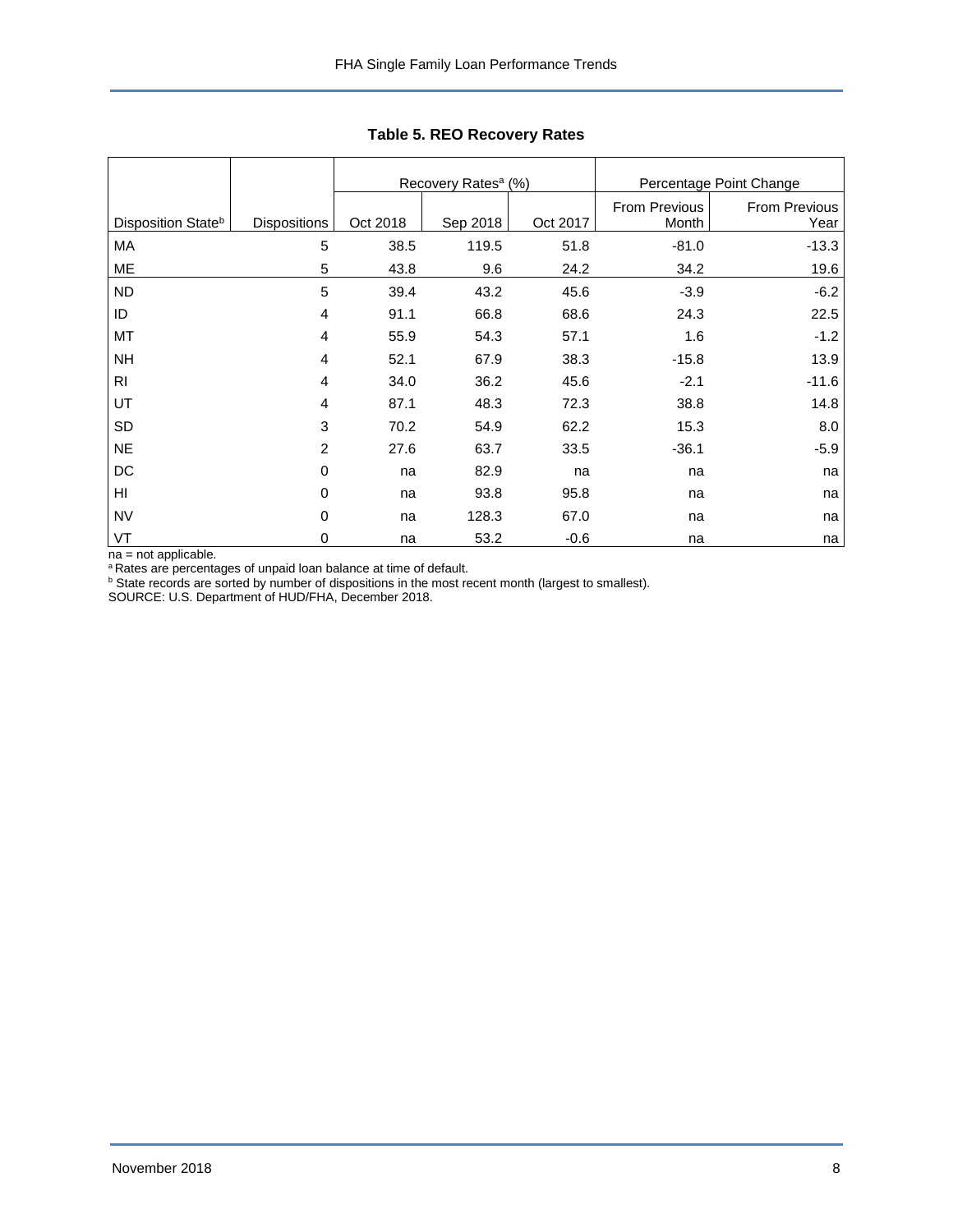<span id="page-9-0"></span>

|                                                         | 2018           |                 |         |         |         |                               |                |         |         |                |         | 2017    |         |
|---------------------------------------------------------|----------------|-----------------|---------|---------|---------|-------------------------------|----------------|---------|---------|----------------|---------|---------|---------|
| <b>Disposition Month</b>                                | Oct            | Sep             | Aug     | Jul     | Jun     | May                           | Apr            | Mar     | Feb     | Jan            | Dec     | Nov     | Oct     |
| Loss Components as Percentage of Defaulted Loan Balance |                |                 |         |         |         |                               |                |         |         |                |         |         |         |
| Claim Expenses <sup>a</sup>                             | 18.57          | 18.22           | 18.95   | 19.17   | 19.93   | 18.94                         | 19.30          | 19.85   | 19.66   | 20.25          | 19.79   | 20.09   | 19.67   |
| Holding Costsb                                          | 4.90           | 5.10            | 4.91    | 4.72    | 4.89    | 4.92                          | 4.89           | 4.79    | 4.46    | 4.71           | 4.86    | 4.85    | 4.83    |
| Loss on Collateral <sup>c</sup>                         | 27.72          | 26.00           | 25.69   | 25.52   | 26.99   | 26.16                         | 27.50          | 27.95   | 29.36   | 29.39          | 28.71   | 28.34   | 29.93   |
| Sales Expense                                           | 4.58           | 4.76            | 4.80    | 4.65    | 4.62    | 4.50                          | 4.51           | 4.57    | 4.59    | 4.33           | 4.37    | 4.42    | 4.32    |
| Program Discounts <sup>d</sup>                          | 0.22           | 0.40            | 0.33    | 0.25    | 0.29    | 0.12                          | 0.14           | 0.25    | 0.30    | 0.26           | 0.17    | 0.38    | 0.04    |
| Net Loss Rate <sup>e</sup>                              | 47.30          | 46.31           | 46.77   | 49.06   | 51.24   | 50.05                         | 52.92          | 54.66   | 56.13   | 56.45          | 55.59   | 55.82   | 57.52   |
|                                                         |                |                 |         |         |         |                               |                |         |         |                |         |         |         |
|                                                         |                |                 |         |         |         | Average Amount (\$)           |                |         |         |                |         |         |         |
| Average Dollar Loss                                     | 55,985         | 55,815          | 56,126  | 59,151  | 61,730  | 60,687                        | 63,641         | 64,755  | 66,534  | 66,046         | 65,668  | 65,810  | 70,186  |
| Average Unpaid Balance                                  | 118,350        | 120,530         | 119,997 | 120,578 | 120,477 | 121,249                       | 120,266        | 118,477 | 118,532 | 117,003        | 118,137 | 117,907 | 122,020 |
|                                                         |                |                 |         |         |         | <b>Occurrence Count</b>       |                |         |         |                |         |         |         |
| Number of Dispositions                                  | 1,495          | 1,464           | 1,926   | 1,793   | 1,895   | 2,211                         | 2,181          | 2,456   | 2,376   | 2,293          | 2,410   | 2,220   | 2,362   |
| Number of Discounts                                     | $\overline{7}$ | 10 <sup>°</sup> | 12      | 12      | 10      | 6                             | $\overline{7}$ | 13      | 16      | $\overline{7}$ | 10      | 5       | 3       |
| <b>Stage</b>                                            |                |                 |         |         |         | <b>Average Time in Months</b> |                |         |         |                |         |         |         |
|                                                         |                |                 |         |         |         |                               |                |         |         |                |         |         |         |
| Delinquencyf                                            | 11.7           | 11.7            | 11.3    | 12.0    | 12.2    | 11.9                          | 11.3           | 12.2    | 12.5    | 12.3           | 12.1    | 12.6    | 12.4    |
| Foreclosure <sup>g</sup>                                | 13.2           | 13.1            | 14.1    | 13.4    | 13.5    | 13.4                          | 13.5           | 13.7    | 13.1    | 13.1           | 13.1    | 12.9    | 13.3    |
| Deed Transferh                                          | 13.4           | 13.2            | 13.7    | 14.0    | 13.7    | 13.3                          | 13.5           | 14.4    | 13.4    | 13.2           | 13.2    | 13.5    | 13.8    |
| <b>REO</b>                                              | 4.1            | 4.3             | 4.1     | 4.0     | 4.2     | 4.1                           | 4.3            | 4.3     | 4.3     | 4.3            | 4.3     | 4.6     | 4.7     |
| All Stages                                              | 42.3           | 42.3            | 43.1    | 43.2    | 43.4    | 42.5                          | 42.4           | 44.5    | 43.2    | 42.9           | 42.7    | 43.7    | 44.2    |

**Table 6. REO Components of Loss by Property Disposition Month**

<sup>a</sup> Includes interest on principal.

**b Management, maintenance, repairs, administration, and security, net of rent and other income.** 

<sup>c</sup> Value when foreclosed (UPB) minus value received in REO; does not include Streamline refinances.

d Rate over all dispositions; effect is greater in the cases where a discount actually is given.

<sup>e</sup> Profit (loss) divided by Unpaid Principal Balance (UPB). The listed cost categories are not exhaustive, and they will not sum to the loss rate.

<sup>f</sup> First missed payment to date foreclosure initiated.

<sup>g</sup> Initiation of foreclosure proceedings to auction date.

h Auction date to HUD acquisition date.